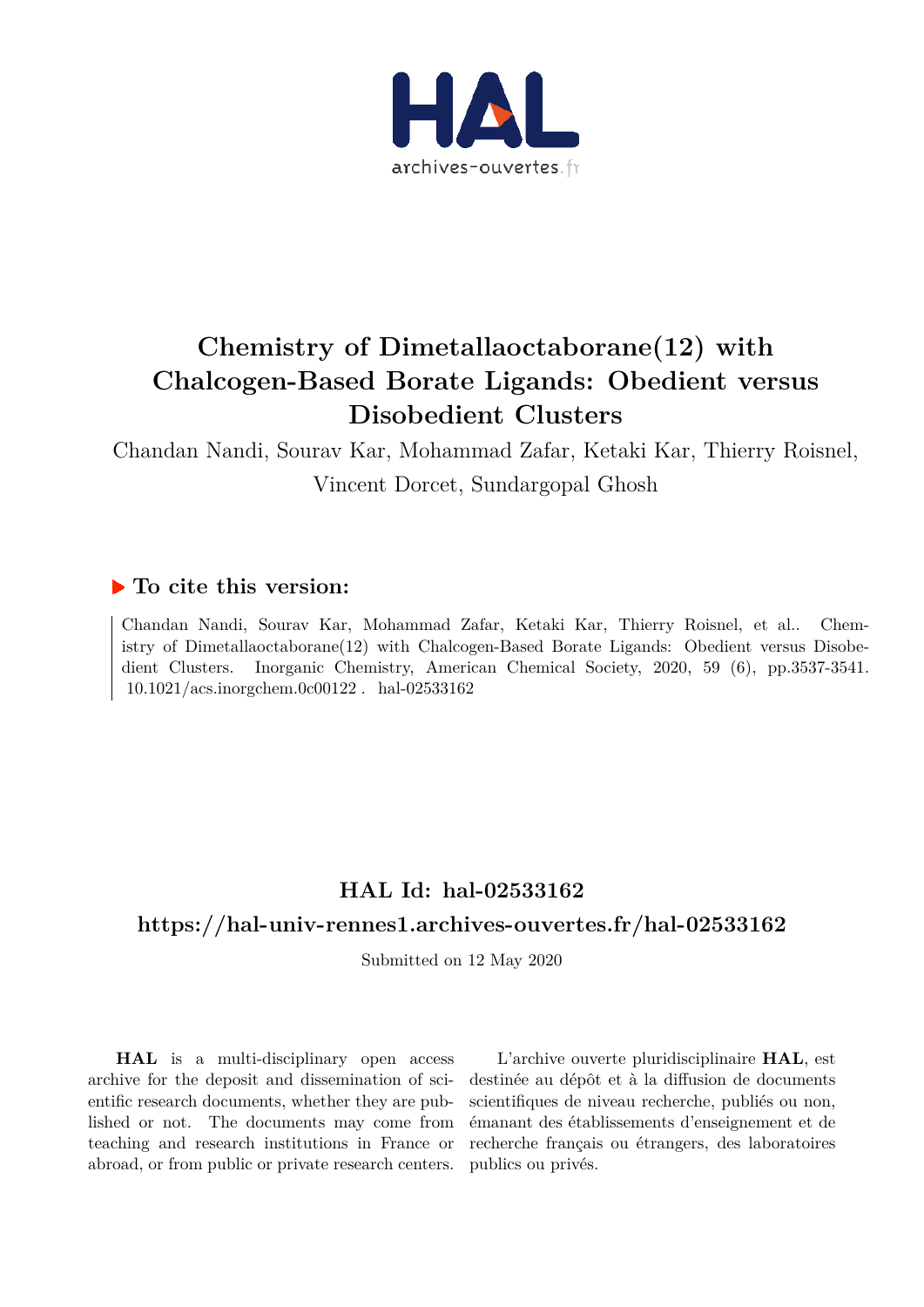# **Chemistry of Dimetallaoctaborane(12) with Chalcogen-based Borate Ligands: Obedient vs Disobedient Clusters**

Chandan Nandi,† Sourav Kar,† Mohammad Zafar,† Ketaki Kar,† Thierry Roisnel,‡ Vincent Dorcet,‡ and Sundargopal Ghosh\* ,†

†Department of Chemistry, Indian Institute of Technology Madras, Chennai 600036, India ‡Universitéde Rennes, CNRS, Institut des Sciences Chimiques de Rennes, UMR 6226, F-35000 Rennes, France *KEYWORDS: Cobalt, Cluster, Growth, Octaborane, Chalcogen*

#### *Supporting Information Placeholder*

**ABSTRACT:** Reactions of dimetallaoctaboranes(12) [(Cp\*M)2B6H10] (M: Co (**1**) or Rh (**2**); Cp\* = *η*5-C5Me5) with different chalcogen sources, such as Li[BH2E3] and  $Li[BH_3EPh]$  (E = S, Se or Te), led to two unique reaction outcomes. For example, formation of 10-vertex *nido*-  $[(Cp*M)_2B_6E_2H_6]$  (3: M = Co, E = S; 4: M = Co, E = Se; 5: M = Co,  $E = Te$ ; 6:  $M = Rh$ ,  $E = Se$ ) from compounds **1-2** is a typical representation of a cluster growth reaction, while the formation of *arachno-*[(Cp\*Co)2B6H9(EPh)] (E: S (**9**); Se (**10**) or Te (**11**)) is a rare method that yielded *arachno* clusters keeping the core geometry identical. Formation of *arachno*-**9**-**11** is an unique method that converts disobedient cluster **1** to obedient **9**-**11**. Further, the reactivity of *nido-***4** with various metal carbonyls presented sequential cluster growth reactions, which afforded 11-vertex *nido*-[(Cp\*Co)<sub>2</sub>B<sub>6</sub>Se<sub>2</sub>H<sub>6</sub>{Fe(CO)<sub>3</sub>}] (**7**) and 13-vertex fused *closo*-[(Cp\*Co)2B6Se2H6{Ru3(CO)8}] (**8**). The core geometry of *nido-***7** is uncommon and very similar to that of  $[C_2B_9H_{11}]^2$  with a unique open pentahapto coordinating 5-membered face. **Borate Ligands: Obedient vs Disobedient Clusters**<br>
Chanda Nandra Constitute of Tablemann Zafar,\* Ketaki Kar,\* Thierry Roisnel,\* Vincent Dorcet,\*<br>
and Shampyal Ghosh<sup>4,\*</sup>, Mohammad Zafar,\* Ketaki Kar,\* Thierry Roisnel,\* V

The chemistry associated with polyhedral borane,<sup>1</sup> carborane,1b,2 metallaborane,1b,3 and metallacarborane<sup>4</sup> clusters have been strengthening the field of organometallic chemistry for many years. Higher nuclearity boron containing clusters or a combination of boron, carbon or metal, have widespread applications starting from the field of polymers, nanomaterials, ceramics and boron–neutron–capture–therapy.1,4,5 Apart from their extensive applications, they have been extremely useful to investigate the unique bonding and very large size electronic structures.<sup>1c,6</sup> Since 1950 Lipscomb,<sup>1a</sup> Hawthorne,<sup>4a</sup> Welch, $7$  Xie, $8$  and us $9$  reported various single-cage clusters enriched with boron, carbon and transition metals however, a unified scheme for the synthesis of polyhedra of specified composition and geometry from molecular synthons is an arduous synthetic task.

Construction of large polyhedra from small clusters is usually undefined and typically uncontrolled. <sup>10</sup> Beginning with the founding work of Hawthorne followed by many main group pioneers, the polyhedron-expansion chemistry has witnessed several synthetic challenges. 1-4,7-10 For example, a large number of higher nuclearity clusters made of transition metals are synthesized by the fusion of smaller building blocks such as tetrahedral, trigonal bipyramid and octahedral. <sup>11</sup> However, this methodology led to the formation of fused clusters.<sup>11</sup> On the other hand, many higher nuclearity single cage metallaborane clusters are synthesized using pentamethylcyclopentadienyl metal chlorides and monoborane reagents, for example, LiBH4·THF, BH3·THF, and BH3·SMe2, which are also uncontrolled.12,13 As a result, search for a unified synthetic strategy become of interest.

In our previous study, we have explored the reactivity of pentamethylcyclopentadienyl based metal halides with various chalcogen-based borate ligands, such as,  $Li[BH<sub>2</sub>E<sub>3</sub>]$  or Li[BH3EPh], which led to the formation of several metallaheteroboranes, albeit in a uncontrolled pathway. 14,15 Although uncontrolled, the isolation of many interesting molecules from these chalcogen-based ligands tempted us to investigate the same reactions with preformed metallaborane clusters. As a result, we pursued this chemistry with octaborane(12) analogues [(Cp\*M)2B6H10] (M: Co (**1**) or Rh (**2**)).16,17 Surprisingly, the different chalcogen-based ligands react with octaborane(12) analogues in distinct fashions. Herein, we present some practical synthetic routes for the isolation of two classes of clusters.



**Scheme 1.** Syntheses of *nido-***3-6**. (a): RT, 16 h (for **3**, **4** and **6**), (b): 80 °C, 16 h (for **5**).

Reaction of  $[(Cp*C<sub>0</sub>)<sub>2</sub>B<sub>6</sub>H<sub>10</sub>],$  1 with Li $[BH<sub>2</sub>E<sub>3</sub>]$  (E = S, Se or Te) led to the formation of compounds **3**-**5** (Scheme 1), which were characterized by  $1H$ ,  $11B$ , and  $13C$  NMR and IR spectroscopy as well as mass spectrometry. The 1H{11B} NMR of **3**-**5** suggest the existence of single Cp\* environments appearing at  $\delta$  = 1.66, 1.66, and 1.72 ppm respectively. The 11B{1H} NMR spectrum of **3** displays two resonances at  $\delta$  = 31.8 and 22.1 ppm with an intensity ratio of 2:4. The 11B{1H} NMR spectra of both **4** and **5** also show two chemical shifts similar to that of **3**. The mass spectra of compounds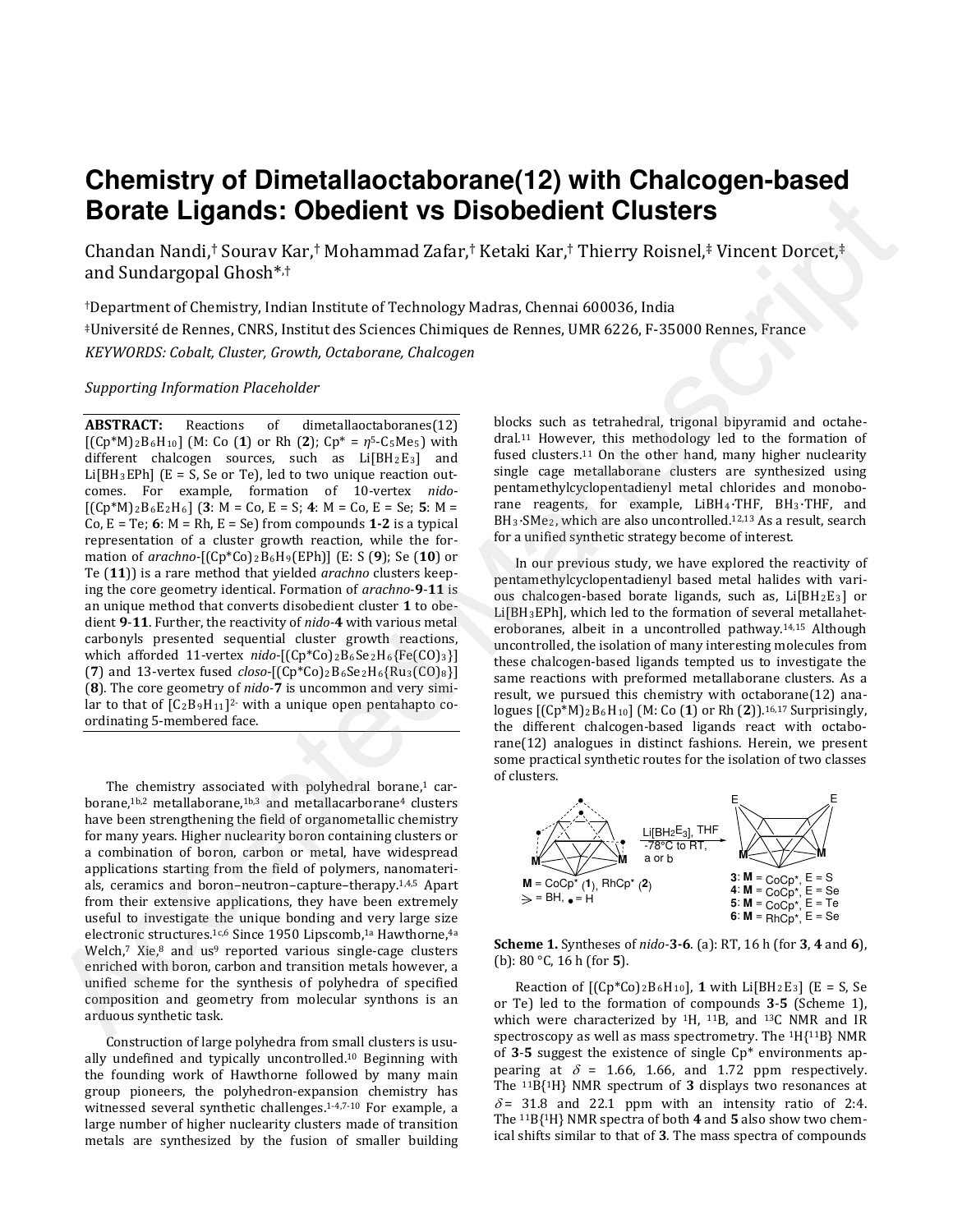**3**-**5** show molecular ion peaks at *m/z* 523.1509 [M] +, 618.0316 [M]<sup>+</sup> and 715.0158 [M]+ respectively that indicate the formation of identical core with different chalcogen atoms, i.e., for **3** (S), **4** (Se) and **5** (Te). Although both  $1H{11B}$ and 11B{1H} NMR spectra of **3-5** suggest the formation of symmetric clusters, these spectroscopic data were not sufficient enough to identify the core geometries of **3**-**5**. A clear explanation eluded us until the single crystal X-ray structure analyses of them were carried out.



**Figure 1**. Molecular structures and labelling diagrams of *nido-***4** (a), *nido-***5** (b) and *nido-***6** (c). Cp\* attached to metals are omitted for clarity.

The crystal structures of **3-5** correspond to 10-vertex open dicobaltaheteroboranes [(Cp\*Co)2B6E2H6] (E = S (**3**), Se (**4**) and Te (**5**)). All the clusters **3-5** are isostructural and isoelectronic with *nido*-decaborane(14). They can be viewed as 64 cluster valence electron species, which have 12 skeletal electron pairs (SEP). In terms of electron input to cluster, the {Cp\*Co} unit is isoelectronic with {BH} unit, whereas chalcogen atom is a source of 4 electrons. The average B-B bond distances of *nido-***3-5** are in the normal range, established for the metallaboranes.11b,16,17 Consistent with the NMR spectra of *nido-***3-5**, the single-crystal X-ray structure analyses also specify the existence of symmetry planes.

One of the unique features of the formation of decaborane analogues *nido-***3-5** from octaborane(12) analogue **1** is the direct insertion of two chalcogen atoms that expand the cluster from 8 to 10-vertex. In an order to expand this chemistry to other metals, we have carried out the reaction of  $[(Cp*Rh)_2B_6H_{10}]$  with Li $[BH_2Se_3]$  that afforded yellow solid **6**. The <sup>1</sup>H{<sup>11</sup>B} NMR of **6** shows chemical shift at  $\delta$  = 1.81 ppm, which indicates the presence of one kind of Cp\* environment. <sup>11</sup>B{<sup>1</sup>H} NMR spectra display two resonances at  $\delta$  = 21.8 and 21.3 ppm with a relative ratio of 4:2. The mass spectrum shows a molecular ion peak at *m/z* 704.9850 that corresponds to the molecular formula  $Rh_2B_6Se_2C_{20}H_{36}$ . Thus, a similar NMR pattern of **6** and **3-5** along with the mass spectrometric data confirm the composition of 6 as  $[(Cp*Rh)_2B_6Se_2H_6]$ . In order to confirm the spectroscopic assignments of **6**, the solidstate X-ray analysis was carried out. As shown in Figure 1(c), the X-ray analysis revealed **6** as the diselenorhodaborane analogue of *nido-***3-5**. The average B-B, Rh-Se and Rh-B bond distances of **6** of 1.81 Å, 2.42 Å and 2.20 Å respectively are comparable with reported related rhodaheteroboranes.17,18 and states are control on the Core Entreprene Control on the set of the control on the set of the set of the set of the set of the set of the set of the set of the set of the set of the set of the set of the set of the se

While comparing the molecular orbitals of the Cp analogue of *nido-***3-5**, it was observed that the HOMO-LUMO energy gap is decreased while changing the chalcogen atoms from S→Te (Table S1). On the other hand, changing the metal from Co to Rh, the HOMO-LUMO energy gap increases (Table S1). The HOMO of *nido-***4** is mainly localized on d-orbitals of both metal centres (Figure S56). Whereas, the HOMO-2 is localized on dorbitals of metals and p-orbitals of both the Se atoms. A similar situation has also been observed for *nido-***3** and *nido-***5** in HOMO-2 (Figures S55 and S57).

The directed p-orbitals of the Se atoms of *nido-***4** in HOMO-2 show its donating ability. As a result, we have explored its reactivity with metal carbonyls aiming further cluster growth reaction. As a result, we have carried out the room temperature reaction of  $[(Cp*C<sub>0</sub>)<sub>2</sub>B<sub>6</sub>Se<sub>2</sub>H<sub>6</sub>] (4) with  $[Fe<sub>2</sub>(CO)<sub>9</sub>]$ ,$ which yielded brown solid **7** (Scheme 2). The 1H{11B} NMR spectrum of **7** shows peak at  $\delta$  = 1.66 ppm, which corresponds to single Cp\* environments. The 11B{1H} NMR spectrum shows four chemical shifts at  $\delta$  = 36.9, 27.5, 23.7 and 13.6 ppm. The mass spectrum shows molecular ion peak at 756.9607. As the spectroscopic data was not enough to predict the structure, we have performed single crystal X-ray structural analysis. As shown in Figure S5, the solid-state X-ray analysis of **7** shows as 11-vertex *nido*-[(Cp\*Co)2B6Se2H6{Fe(CO)3}]. The open face of *nido*-**7** is made of a distorted pentagon Fe5-Se2-B5-B4- Se1 and isoelectronic with  $[C_2B_9H_{11}]^2$ .



**Scheme 2.** Syntheses of *nido-***7** and  $closo$ -**8** ( $\mathbf{R}$ **u** =  $Ru(CO)_{2}$ ).

One of the interesting features of the pentagon face of *nido-***7** is the presence of more polarized bonds as compared to [C2B9H11] 2-. Furthermore, the HOMO-14 of *nido-***7** has porbitals on Se atoms which are tilted towards the centre of the pentagon (Figure S59). As a result, one can envisage that *nido-***7** can further be capped by 2-electron main group or metal fragments to form 12-vertex *closo-*icosahedral. Hence, we have carried out the reactions of *nido-***7** both with [Fe<sub>2</sub>(CO)<sub>9</sub>] and  $[Ru_3(CO)<sub>12</sub>]$  under thermolytic conditions. Although the objective of isolating a *closo-*cluster was not accomplished from the thermolysis reaction of *nido-7* with [Fe<sub>2</sub>(CO)<sub>9</sub>], *nido-***4** with [Ru3(CO)12] yielded *closo-*  $[(Cp*C<sub>0</sub>)<sub>2</sub>B<sub>6</sub>Se<sub>2</sub>H<sub>6</sub>{Ru<sub>3</sub>(CO)<sub>8</sub>}]$  (8), which is a blend of icosahedron {Co2Ru2B6Se2} and a triangle {Ru3}.

The 11B{1H} NMR spectrum of *closo-***8** shows two resonances appearing at  $\delta$  = 39.4 and 3.9 ppm and the <sup>1</sup>H NMR spectrum shows one chemical shift at  $\delta$  = 1.73 ppm due to Cp<sup>\*</sup> protons. The mass spectrum shows molecular ion peak at 1144.7386 [M]+. The solid-state X-ray structure of *closo-***8** (Figure S6) may be considered as a fusion of an icosahedron  ${Co_2Ru_2B_6Se_2}$  and a triangle  ${Ru_3}$  units, which are fused by Ru-Ru edge. The number of cluster valence electrons required for this fused 13-vertex cluster is 104, <sup>19</sup> which is achieved from the available cluster valence electrons of *closo-***8**.

In order to examine the reactivity of  $Li[BH_3EPh]$  (E =S, Se or Te) with respect to a similar reaction outcome from **1**, we have carried out the reactions of preformed cobaltaborane **1** with Li[BH3EPh] (Scheme 3). To our surprise, based on the NMR and other spectroscopic data, the reaction led to a different type of clusters **9-11**. The 1H NMR spectrum of **9** shows chemical shift at  $\delta$  = 1.67 ppm indicating one kind of Cp<sup>\*</sup>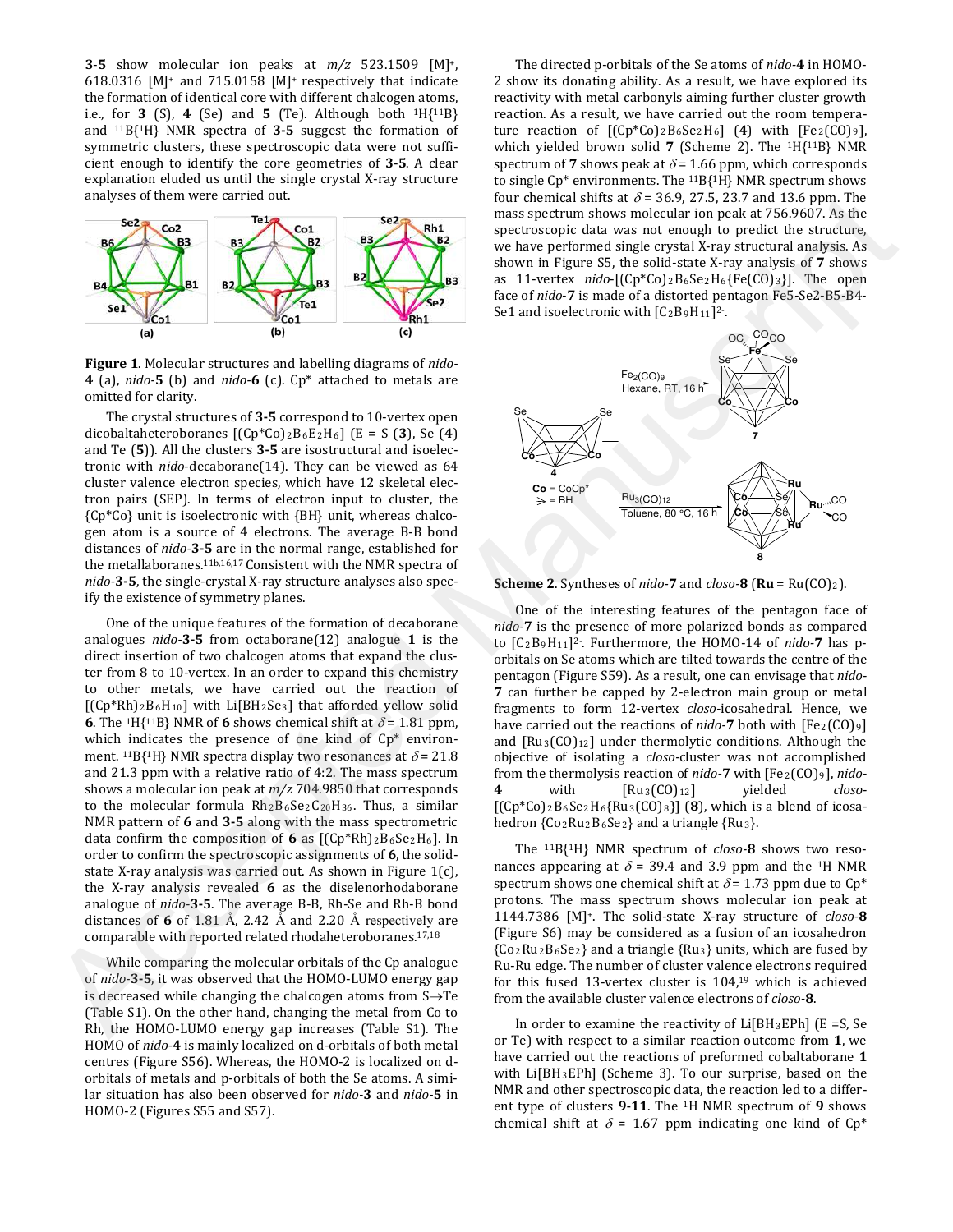environment. In addition to that, it shows two peaks at  $\delta$  = -3.86 and -21.94 ppm may be due to the presence of B-*H*-B and Co-*H*-B protons respectively. The NMR spectroscopic pattern for **10** and **11** are alike to that of **9**. As the spectroscopic data along with the mass spectrometric data were not enough to provide the structure of them, we have performed the single crystal X-ray analysis for **9-10**. The solid-state X-ray structure of **10** (Figure S8) shows that one of the bridging B-*H*-B hydrogens of **1** is substituted by bridging {SePh} moiety generating **10**. Whereas for **9** and **11**, the bridging B-*H*-B hydrogen of **1** is substituted by bridging {SPh} and {TePh} units respectively. As bridging  ${EPh}$  fragments  $(E = S, Se$  or Te) provide 3 cluster bonding electrons to clusters **9-11**, the SEP counts for them amount to 11. Therefore, **9-11** can be considered as *arachno* clusters.



#### **Scheme 3.** Syntheses of *arachno*-**9-11**.

Molecular orbital analysis of compound **1** and *arachno-***9- 11** using bp86/def2-svp was carried out that established that the HOMO-LUMO energy gap for **1** is moderately higher as compared to *arachno***-9-11**. Further, it was observed that the gap between HOMO-LUMO decreased while moving from S→Te (Table S1). The frontier molecular orbitals of *arachno-***9-11** show that the HOMOs are mainly localized on  $d_z^2$ orbitals of two cobalt centers and the B-B bonds, which are connected to the *exo-*{EPh} fragments. Further, it was observed that part of HOMO-18 of *arachno-***9** is comprised of porbitals of two B and one S atom, which are delocalized over BBS ring (Figure S61). An analogous bonding situation has also been observed for *arachno-***10** and *arachno-***11** in HOMO-15 (Figure S62) and HOMO-14 (Figure S63) respectively. The above bonding scenario was further supported by Wiberg Bond Indices (Table S2).

Electron counting rules, along with isolobal analogy, provided a solid foundation to evaluate the structure of a wide range of polyhedral clusters of varying nuclearity. 6,20-22 However, the well-established cluster electron-counting rules often encountered challenges due to the rapid expansion of the field of polyhedral boron and main-group chemistry. <sup>23</sup> For example, Wade's rule predicts octaborane(12) is of formal *nido*-BnHn+4 constitution. However, the core geometry is of *arachno* type, which can be generated by the removal of two adjacent vertices from 10-vertex *closo*-bicapped square antiprism.<sup>24</sup> These clusters are categorized as 'disobedient'.<sup>23</sup> Many such types of metallaborane analogues of octaborane(12) including **1** and **2** are belong to disobedient clusters due to the presence of lesser number of SEP than 11. One of the B-*H*-B bridging hydrogens in **1** has been replaced by three electron {EPh} fragment that yielded *arachno***-9-11**. Thus, one may envisage the conversion of **1** to *arachno***-9-11** as disobedient to obedient clusters. by the sign and is a matrix the bright matrix of the matrix of the sign and receivers and the sign and resources of the matrix of the matrix of the matrix of the matrix of the matrix of the matrix of the matrix of the mat

In summary, this paper describes several sequential cluster growth reactions of **1** or **2** by means of [LiBH2E3] and metal carbonyls. Using a two-step procedure, we were able to synthesize *closo*-icosahedral cluster from **1**. In addition, we have further established a unique method to transform diso-

bedient clusters to obedient one substituting one of the bridging B-*H*-B hydrogens by three electrons {EPh} fragment. We strongly believe that the novel methods reported in this paper for the synthesis of polyhedral boron clusters from **1** in a sequential and controlled fashion are unique.

### **ASSOCIATED CONTENT**

Supporting Information

Experimental procedures, additional experimental data, computational data, and crystallographic data (CIF) for compounds **3-11**. The Supporting Information is available free of charge at http://pubs.acs.org.

### **AUTHOR INFORMATION**

Corresponding Author

\*E-mail: sghosh@iitm.ac.in

Funding Sources

Council of Scientific & Industrial Research, New Delhi, India (Project 01(2939)/18/emr-ii)

Notes

The authors declare no competing financial interests.

### **ACKNOWLEDGMENT**

C.N. and K.K. thank DST-INSPIRE for fellowships. S.K. and M.Z. thank IIT Madras for fellowships. The computational facility, IIT Madras is gratefully acknowledged.

#### **REFERENCES**

(1) (a) Lipscomb, W. N. *Boron Hydrides*; Dover Publications Inc., Mineola, NY, **2012**. (b) Grimes, R. N. In *Comprehensive Organometallic Chemistry II*; Abel, E. W., Stone, F. G. A., Wilkinson, G., Eds.; Pergamon: Oxford, U.K., 1995; Vol. *1*, p 373. (c) Schleyer, P. v. R.; Najafian, K.; Mebel, A. M. The Large *closo-*Borane Dianions, BnH<sup>n</sup> 2- (n = 13−17) Are Aromatic, Why Are They Unknown? *Inorg. Chem.* **1998**, *37*, 6765– 6772.

(2) (a) Zhang, J.; Xie, Z. Recent Progress in the Chemistry of Supercarboranes. *Chem. Asian J.* **2010**, *5*, 1742–1757. (b) Yu, W.-B.; Cui, P.- F.; Gao, W.-X.; Jin, G.-X. B–H activation of carboranes induced by late transition metals. *Coor. Chem. Rev.* **2017**, *350*, 300–319. (c) Zhang, X.; Yan, H. Transition metal-induced B–H functionalization of *o*carborane. *Coor. Chem. Rev.* **2019**, *378*, 466–482.

(3) Roy, D. K.; Ghosh, S.; Halet, J. -F. Beyond the icosahedron: The quest for high-nuclearity supraicosahedral in metallaboranes. *J. Cluster. Sci*., **2014**, *25*, 225–237.

(4) (a) Hawthorne, M. F.; Dunks, G. B.; McKown, M. M. Probable formation of 13-atom polyhedral complexes containing  $B_{10}C_2H_{12}^2$ and cobalt. *J. Am. Chem. Soc.* **1971**, *93*, 2541–2543. (b) Saxena, A. K.; Hosmane, N. S. Recent advances in the chemistry of carborane metal complexes incorporating d- and f-block elements. *Chem. Rev.* **1993**, *93*, 1081–1124.

(5) Tietze, L. F.; Griesbach, U.; Bothe, U.; Nakamura, H.; Yamamoto, Y. Novel Carboranes with a DNA Binding Unit for the Treatment of Cancer by Boron Neutron Capture Therapy. *ChemBioChem* **2002**, *3*, 219–225.

(6) (a) Jemmis, E. D.; Balakrishnarajan, M. M.; Pancharatna, P. D. Electronic Requirements for Macropolyhedral Boranes. *Chem. Rev.* **2002**, *102*, 93–144. (b) Jemmis, E. D. Overlap control and stability of polyhedral molecules *closo-*Carboranes. *J. Am. Chem. Soc.* **1982**, *104*, 7017–7020.

(7) Burke, A.; Ellis, D.; Giles, B. T.; Hodson, B. E.; Macgregor, S. A.; Rosair, G. M.; Welch, A. J. Beyond the Icosahedron: The First 13- Vertex Carborane. *Angew. Chem., Int. Ed.* **2003**, *42*, 225−228.

(8) Deng, L.; Zhang, J.; Chan, H.-S.; Xie, Z. Synthesis and Structure of 14‐ and 15‐Vertex Ruthenacarboranes. *Angew. Chem. Int. Ed.* **2006**, *45*, 4309–4313.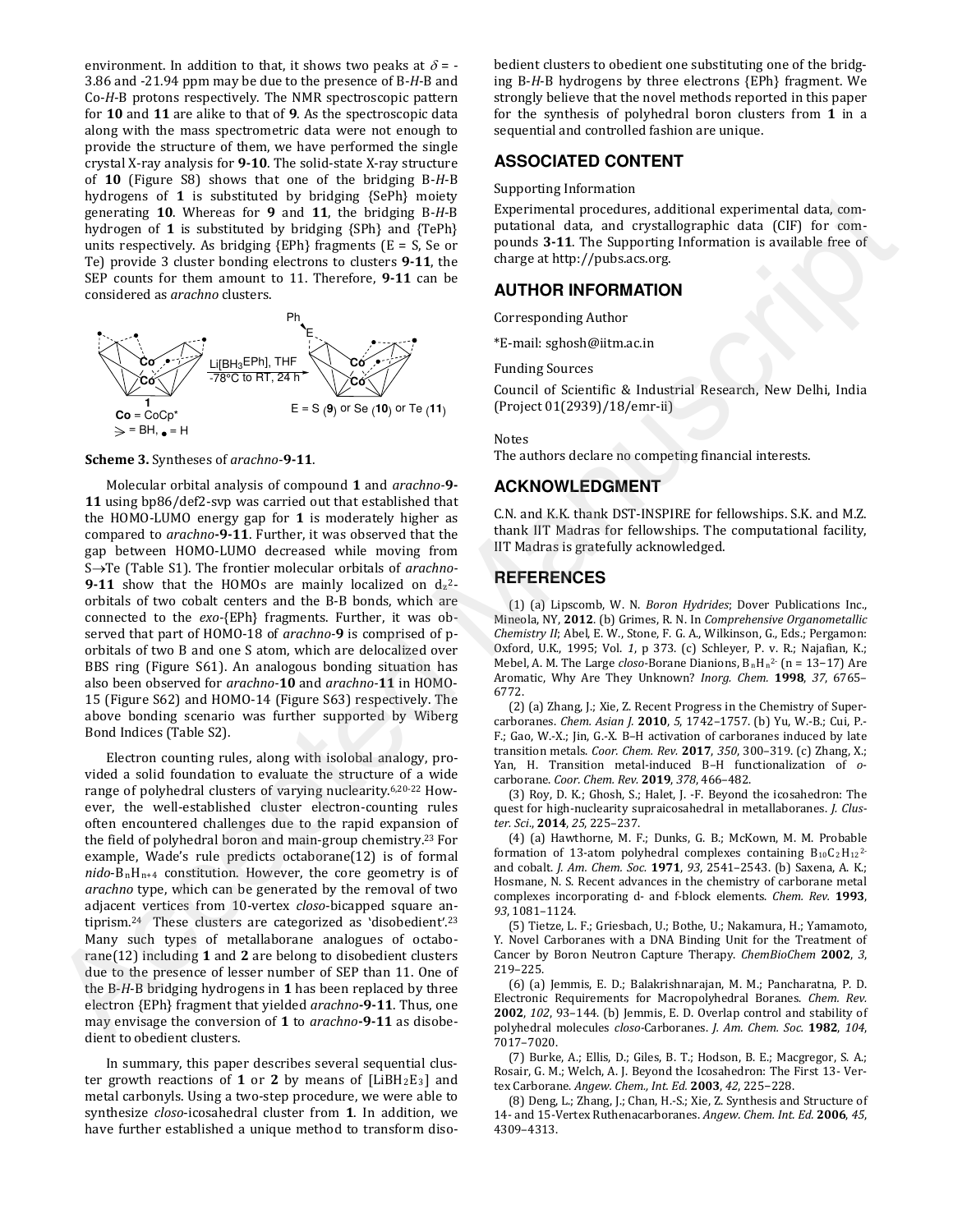(9) (a) Roy, D. K.; Bose, S. K.; Anju, R. S.; Mondal, B.; Ramkumar, V.; Ghosh, S. Boron Beyond the Icosahedral Barrier: A 16-Vertex Metallaborane. *Angew. Chem. Int. Ed.* **2013**, *52*, 3222–3226. (b) Roy, D. K.; Mondal, B.; Shankhari, P.; Anju, R. S.; Geetharani, K.; Mobin, S. M.; Ghosh, S. Supraicosahedral Polyhedra in Metallaboranes: Synthesis and Structural Characterization of 12-, 15- and 16-Vertex Rhodaboranes. *Inorg. Chem.* **2013**, *52*, 6705–6712.

(10) Grimes, R. N. Cluster forming and cage fusion in metallacarborane chemistry. *Coord. Chem. Rev.* **1995**, *143*, 71-96.

(11). (a) Hosmane, N. S.; Grimes, R. N. Transition-metal-promoted oxidative fusion with carborane and borane anions. Synthesis of C4B*<sup>n</sup>*  $(n = 8-11)$  carborane systems in the presence of  $B_5H_8$  and  $B_3H_8$  ions. *Inorg. Chem*. **1980**, *19*, 3482-3487. (b) Zafar, M.; Kar, S.; Nandi, C.; Ramalakshmi, R.; Ghosh, S. Cluster Fusion: Face-fused Macropolyhedral Tetracobaltaboranes. *Inorg. Chem*. **2019**, 58, 47-51. (c) Bose, S. K.; Geetharani, K.; Sahoo, S.; Reddy, K. H. K.; Varghese, B.; Jemmis, E. D.; Ghosh, S. Synthesis, Characterization, and Electronic Structure of New Type of Heterometallic Boride Clusters. *Inorg. Chem.* **2011**, *50*, 9414- 9422. (d) Dhayal, R. S.; Sahoo, S.; Reddy, K. H. K.; Mobin, S. M.; Jemmis, E. D.; Ghosh, S. Vertex-Fused Metallaborane Clusters: Synthesis, Characterization and Electronic Structure of  $[(\eta^5-C_5Me_5Mo)_3MoB_9H_{18}].$ *Inorg. Chem.* **2010**, *49*, 900-904. (e) Bose, S. K.; Geetharani, K.; Varghese, B.; Ghosh, S. Condensed Tantalaborane Clusters: Synthesis and Structures of  $[(Cp*Ta)_2B_5H_7{Fe(CO)_3}_2]$  and [(Cp\*Ta)2B5H9{Fe(CO)3}4]. *Inorg. Chem.* **2011**, *50*, 2445–2449. (11) by Boston West Columnic by Research and the Manuscript control of the Manuscript control of the Manuscript control of the Manuscript control of the Manuscript control of the Manuscript control of the Manuscript contr

(12) (a) Ghosh, S.; Lei, X.; Shang, M.; Fehlner, T. P. Role of the Transition Metal in Metallaborane Chemistry. Reactivity of (Cp\*ReH2)2B4H<sup>4</sup> with BH3·thf, CO, and Co2(CO)8. *Inorg. Chem.* **2000**, *39*, 5373−5382. (b) Ghosh, S.; Beatty, A. M.; Fehlner, T. P. The Reaction of  $Cp*ReH_6$ ,  $Cp* = C_5Me_5$ , with Monoborane to Yield a Novel Rhenaborane. Synthesis and Characterization of arachno-Cp\*ReH3B3H8. *Collect. Czech. Chem. Commun.* **2002**, *67*, 808−812. (c) Ghosh, S.; Noll, B. C.; Fehlner, T. P. Borane Mimics of Classic Organometallic Compounds:  $[(Cp*Ru)B_8H_{14} (RuCp*)]^{0,*}$ , Isoelectronic Analogues of Dinuclear Pentalene Complexes. *Angew. Chem. Int. Ed.* **2005**, *44*, 6568– 6571.

(13) (a) Ghosh, S.; Noll, B. C.; Fehlner, T. P. Expansion of iridaborane clusters by addition of monoborane. Novel metallaboranes and mechanistic detail. *Dalton Trans.* **2008**, 371–378. (b) Geetharani, K.; Bose, S. K.; Pramanik, G.; Saha, T. K.; Ramkumar, V.; Ghosh, S. An Efficient Route to Group 6 and 8 Metallaborane Compounds: Synthesis of  $arachno$ -[Cp\*Fe(CO)B<sub>3</sub>H<sub>8</sub>] and *closo*-[(Cp\*M)<sub>2</sub>B<sub>5</sub>H<sub>9</sub>] (M = Mo, W). *Eur. J. Inorg. Chem.* **2009**, 1483–1487.

(14) Barik, S. K.; Chowdhury, M. G.; De, S.; Parameswaran, P.; Ghosh, S. Extended Sandwich Molecules Displaying Direct Metal-Metal Bonds. *Eur. J. Inorg. Chem*. **2016**, 4546−4550.

(15) Kar, S.; Bairagi, S.; Saha, K.; Raghavendra, B.; Ghosh, S. Chalcogen stabilized trimetallic clusters: synthesis, structures, and bonding of  $[(Cp*M)_3(E)_{6+m}(BH)_n]$   $(M = Nb$  or Ta;  $E = S$  or Se; m = 0 or 1 or 2; n = 0 or 1). *Dalton Trans.* **2019**, *48*, 4203-4210.

(16) Roy, D. K.; Bose, S. K.; Anju, R. S.; Ramkumar, V.; Ghosh, S. Synthesis and Structure of Dirhodium Analogue of Octaborane-12 and Decaborane-14. *Inorg. Chem*. **2012**, *51*, 10715-10722.

(17) Roy, D. K.; Barik, S. K.; Mondal, B.; Varghese, B.; Ghosh, S. A Novel Heterometallic *μ*9-Boride Cluster: Synthesis and Structural Characterization of [(*η*5-C5Me5Rh)2{Co6(CO)12}(*μ*-H)(BH)B]. *Inorg. Chem*., **2014**, 53, 667-669.

(18) Joseph, B.; Barik, S. K.; Ramalakshmi, R.; Kundu, G.; Roisnel, T.; Dorcet, V.; Ghosh, S. Chemistry of Triple-Decker Sandwich Complexes Containing Four-Membered Open B2E<sup>2</sup> Ring (E = S or Se). *Eur. J. Inorg. Chem.* **2018**, 2045-2053.

(19) According to PSEP theory icosahedron [14×4 (8 transition metals) + 4×8 (8 main group elements) + 2 = 90] + triangle [16×3 (3 transition metals) = 48] - edge  $[16\times2 (2 \text{ transition metals}) + 2 = 34] =$ 104.

(20) (a) Wade, K. The structural significance of the number of skeletal bonding electron-pairs in carboranes, the higher boranes and borane anions, and various transition-metal carbonyl cluster compounds. *J. Chem. Soc. D* **1971**, *0*, 792−793. (b) Wade, K. Structural and Bonding Patterns in Cluster Chemistry. *Adv. Inorg. Chem. Radiochem.* **1976**, *18*, 1−66. (c) Fox, M. A.; Wade, K. Evolving patterns in boron cluster chemistry. *Pure Appl. Chem.* **2003**, *75*, 1315−1323.

(21) Mingos, D. M. P. Polyhedral skeletal electron pair approach. *Acc. Chem. Res.* **1984**, *17*, 311–319.

(22) King, R. B. Three-Dimensional Aromaticity in Polyhedral Boranes and Related Molecules. *Chem. Rev.* **2001**, *101*, 1119–1152.

(23) Kennedy, J. D. In *The Borane, Carborane, Carbocation Continuum*; J. Casanova Ed.; Wiley Press: New York, 1998; p. 85-116.

(24) Rudolph, R. W.; Pretzer, W. R. Hueckel-type rules and the systematization of borane and heteroborane chemistry. *Inorg. Chem*. **1972**, *11*, 1974-1978.